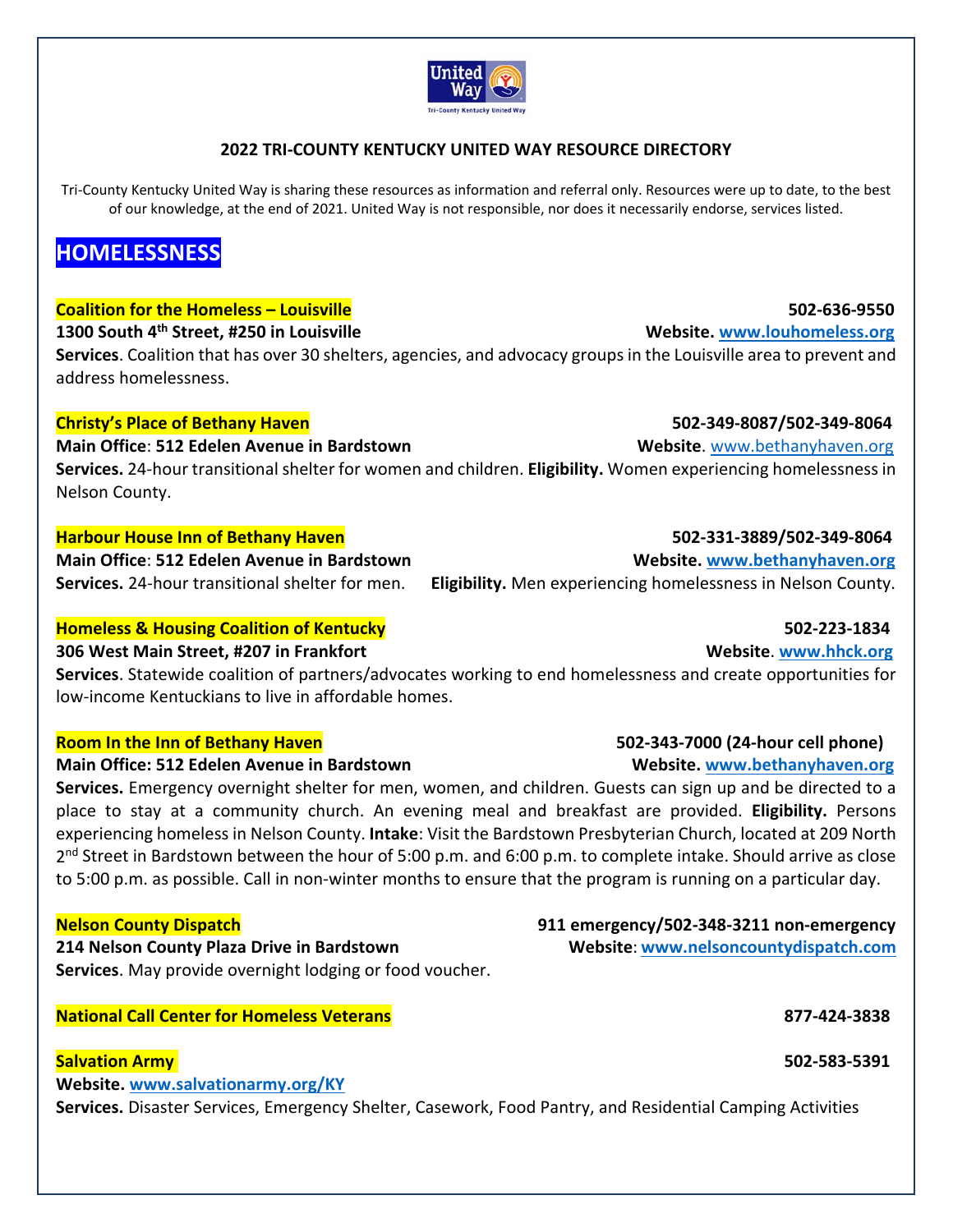# **HOUSING/HOME REPAIRS**

**Ashberry Manor 502‐349‐7159** 

**Bard Homes 502‐348‐0262** 

**Bardstown Farms 502‐348‐2118** 

# **Bardstown Housing Authority – Public Housing & Section Housing Choice Vouchers 502‐348‐3525 513 West Broadway Street in Bardstown Website. www.habardstown.com**

Services. Provides income-based, drug free, decent, safe and sanitary housing (in good repair) for eligible families and promotes self-sufficiency and economic independence for residents. Assists low-income, handicapped or elderly in Nelson County. Email address is info@habardstown.com. **Eligibility**. Extremely low to low‐income individuals.

## **Bardstown Village Apartments 502‐348‐2480**

## **Bethany Haven – Christy's Place 502‐349‐8064**

**Main Office: 512 Edelen Avenue in Bardstown. Website. www.bethanyhaven.org** 

**Services.** 24‐hour transitional shelter for women and children. **Eligibility.** Women experiencing homelessness in Nelson County.

# **Bethany Haven ‐ Harbour House Inn 502‐349‐8064**

**Main Office: 512 Edelen Avenue in Bardstown Website. www.bethanyhaven.org Services.** 24‐hour transitional shelter for men. **Eligibility.** Men experiencing homelessness in Nelson County.

## **Bethany Have - Room In the Inn <b> <b>1986** (24-hour cell phone) **Bethany Have** - Room In the Inn

## **Main Office: 512 Edelen Avenue in Bardstown 
<b>Website.** Website. www.bethanyhaven.org

**Services.** Emergency overnight shelter for men, women, and children. Guests can sign up and be directed to a place to stay in a community church. Evening meal and breakfast are provided. **Eligibility.** Persons experiencing homeless in Nelson County. **Intake**: Bardstown Presbyterian Church, 209 North 2nd Street in Bardstown between the hour of 5:00 p.m. and 6:00 p.m. seven nights a week. Should arrive as close to 5:00 p.m. as possible.

# **Community Action**

## **Website. www.ckcac.org**

**Services.** Provides emergency rental, mortgage, and/or utility payment assistance, Low‐Income Home Energy Assistance Program (LiHeap), winter care assistance, food, homeless assistance, Federal Emergency Management (FEMA), holiday giving, etc. Call the local office for assistance.

**Marion 270‐692‐6411 Nelson 502‐348‐9596 Washington 859‐336‐7766** 

**marionca@ckcac.org nelsonca@ckcac.org washingtonca@ckcac.org**

United Wav ounty Kentucky United Way